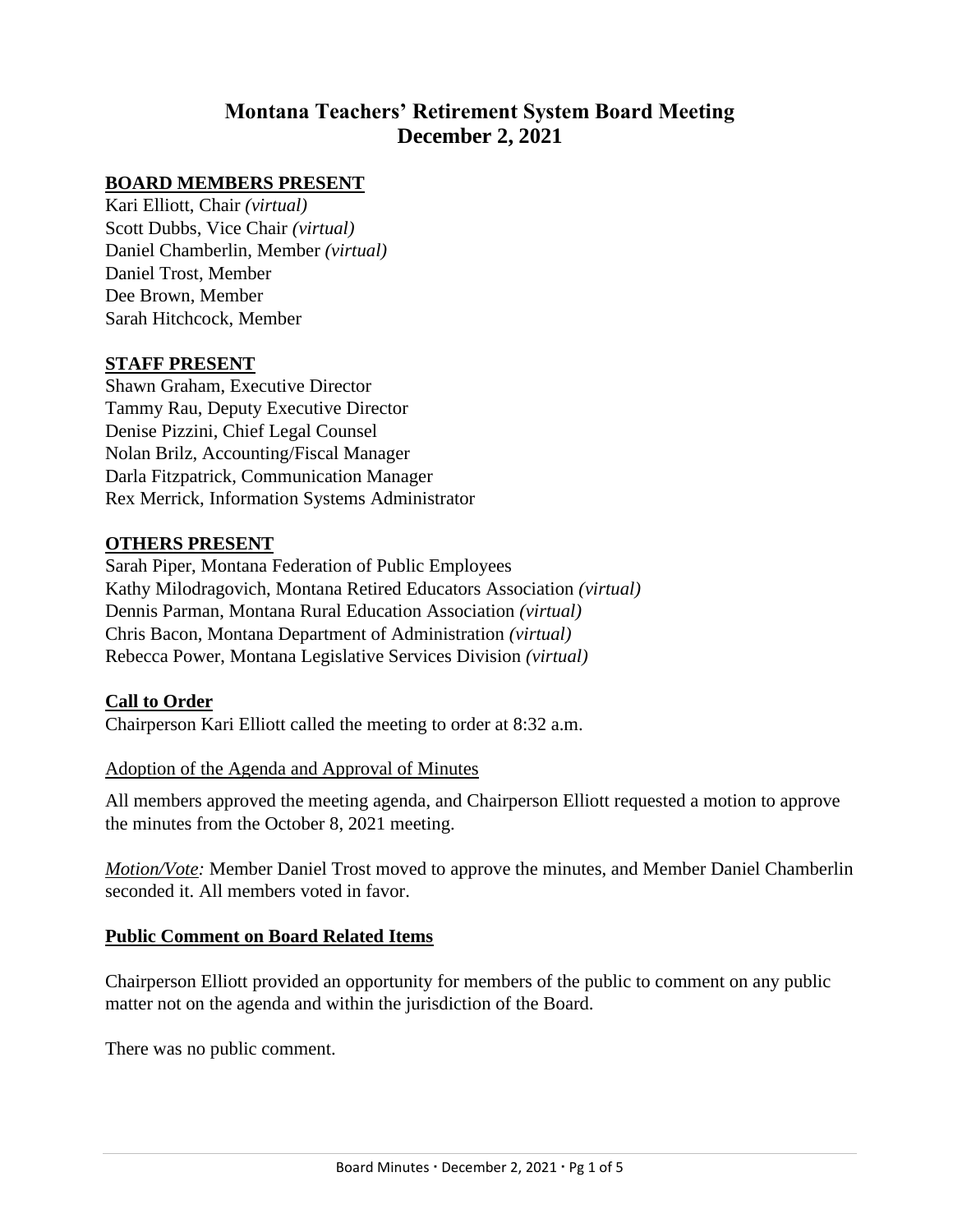# **M-Trust Enhancements**

Deputy Executive Director Tammy Rau provided a report on the status of enhancements to M-Trust, the TRS pension management system.

The Internal Revenue Service recently changed federal tax withholding forms and calculations, and the associated system changes must take priority over other planned enhancements. The 2022 IRS Form W-4P for monthly pension payments will change significantly, and there will be a new Form W-4R for nonperiodic, rollover-eligible payments. Ms. Rau then reviewed the M-Trust project schedule and budget for ongoing maintenance and enhancements.

# Public Comment

There was no comment.

# **Executive Director's Report**

# Executive Summary – Operations and Staff Update

Executive Director Shawn Graham reported that staff have conducted several retirement education presentations around the state in partnership with the Montana Federation of Public Employees (MFPE). Attendance at these in-person and virtual events has been strong. Chairperson Elliott commented that she attended the session in Kalispell and heard many positive comments.

TRS has reposted the open auditor position. The pay range has been increased slightly and is competitive with similar positions elsewhere in State government.

#### Legislative Committee Update

Mr. Graham attended the State Administration and Veterans' Affairs committee (SAVA) pension study group meeting in November and presented an overview of TRS. Committee members seem interested in learning about layered amortization, in which contribution rates would be adjusted automatically based on the system's funded status. While this approach would provide stability for the retirement system, it could create volatility in employer budgets. Mr. Graham is scheduled to present the results of the TRS July 1, 2021 actuarial valuation to a joint meeting of the SAVA and Legislative Finance Committees on December 16, 2021.

# BOI Update

Mr. Graham attended the Board of Investments (BOI) meeting on December 1 to present the actuarial valuation results and answer questions. The Governor's office has not yet appointed a TRS Board member to that board.

# MASS Meeting Update

Mr. Graham has secured time on the agenda for each upcoming Montana Association of School Superintendents (MASS) regional meeting to do a brief presentation on TRS and discuss any concerns they have. Board members are welcome to join him at any meeting in their area.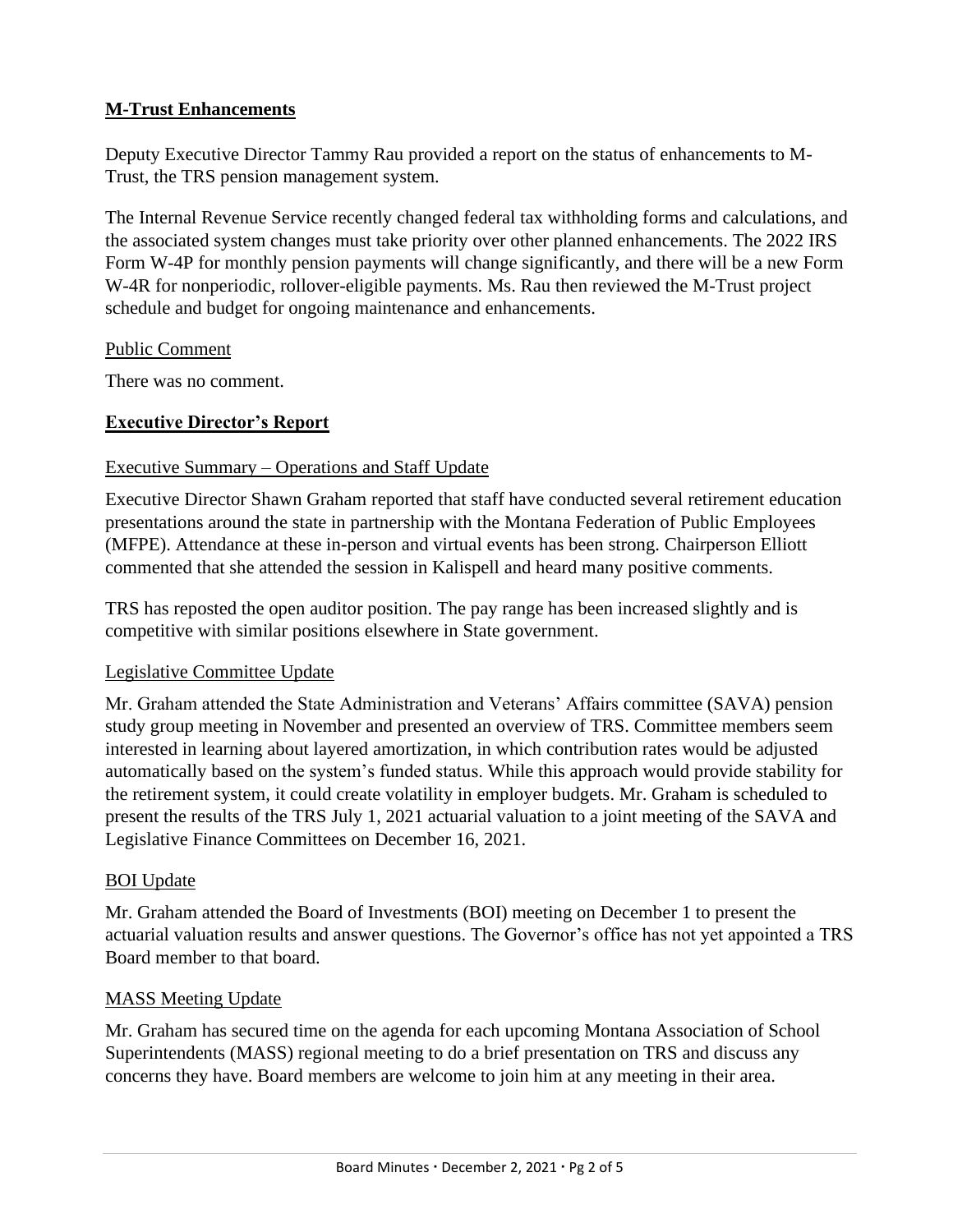### Public Comment

Sarah Piper of MFPE thanked the TRS Board and staff for their flexibility in scheduling both inperson and virtual retirement education workshops to reach more members.

# **Administrative Business**

### Investment Report

Mr. Graham reviewed the BOI's most recent TRS Summary of Positions and Returns. He pointed out that the return since inception is higher than the actuarially assumed rate of return.

#### Financial Statements and Budget Reports

Nolan Brilz, TRS Accounting and Fiscal Manager, reviewed the budget and financial statements as of October 31, 2021. The total fund balance increased \$800 million from the same period last year, thanks to strong investment returns. Total revenues are lower compared to the same period last year, but are still positive compared to expenses (benefit payments).

Mr. Brilz then discussed the TRS operating budget for the first four months of the fiscal year and answered questions from members of the Board.

### NCTR Annual Conference Report

Vice Chair Scott Dubbs provided a report on his attendance at virtual National Council on Teacher Retirement (NCTR) conferences. He feels these conferences are a valuable opportunity to learn about global economic factors, investment strategies, social justice issues and more, especially in terms of how these issues may influence public retirement systems and policy decisions.

#### Tentative 2022 Meeting Dates

Members of the Board reviewed the tentative 2022 meeting dates, which are February 18, May 6, August 5, October 7, and December 2. No conflicts were noted.

#### Next Meeting

The next meeting is Friday, February 18, 2022.

#### Public Comment

Dennis Parman of MREA thanked the TRS Board for their work.

# **Communication Manager's Report**

Darla Fitzpatrick, TRS Communication Manager, provided an update on recent communication and outreach activities. This includes educational presentations for employers and members, maintaining website content, assisting with upcoming system enhancements, creating videos, and producing a member newsletter twice per year. She also has been involved in ongoing efforts to reduce reliance on paper forms and manual processes by expanding online services to members.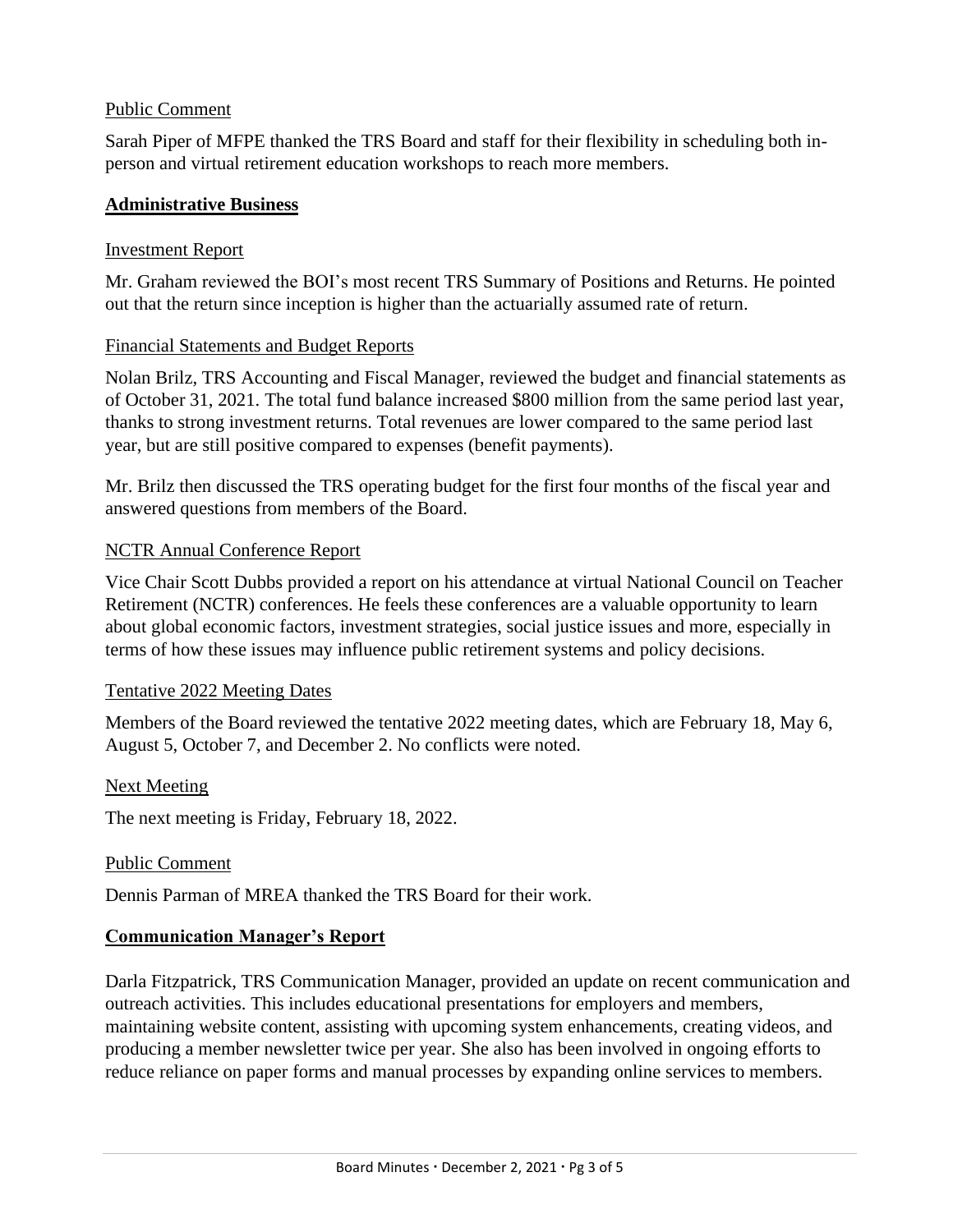### Public Comment

Sarah Piper of MFPE thanked TRS for supporting communication strategies that will allow members to conduct more business online in the future.

### **Applications and Benefit Adjustments**

### Regular, Survivorship, Adjustments and Corrections

Ms. Rau reported that 39 applications for retirement were processed during the months of September and October 2021.

# **Legal Counsel's Report**

### Summary of Legal Issues

Denise Pizzini, TRS Legal Counsel, reported that TRS currently has no contested case matters. For education purposes, she reviewed the legal process by which a contested case matter comes to be, and she described the Board's role and the member's rights at each stage of the process.

She then described an issue arising from the 2021 legislative session. HB 495 created a health care provider task force that has proposed changes to the definition of "physician" in statute. TRS law includes two references related to medical review of disability retirement applications, and the Board may be asked to decide at the February 2022 meeting whether language changes are needed.

# **Board Training**

# Ethics and Conflict of Interest

Ms. Pizzini handed out a conflicts of interest questionnaire and disclosure statement, described its purpose, and asked each member to complete it. She noted that TRS staff are subject to the same policy and complete the same conflicts of interest disclosure statement annually. She reviewed the *Ethics and Conflicts of Interest* policy with the Board and answered questions.

Ms. Pizzini then reviewed the *Board Communications with Members, Employers, and Others* policy, which provides guidelines to ensure communications by individual Board members do not result in the personal opinion of a Board member being construed by a third-party as the legal position of the Board. Questions, complaints, and other issues related to TRS benefits, obligations and operations will be referred to and answered by TRS staff in order to ensure all responses are comprehensive, correct, and recorded. The Board must speak as one; for example, a Board member may not advise an individual TRS member with respect to a complaint or issue with TRS.

# Public Comment

There was no comment.

# **Strategic Planning**